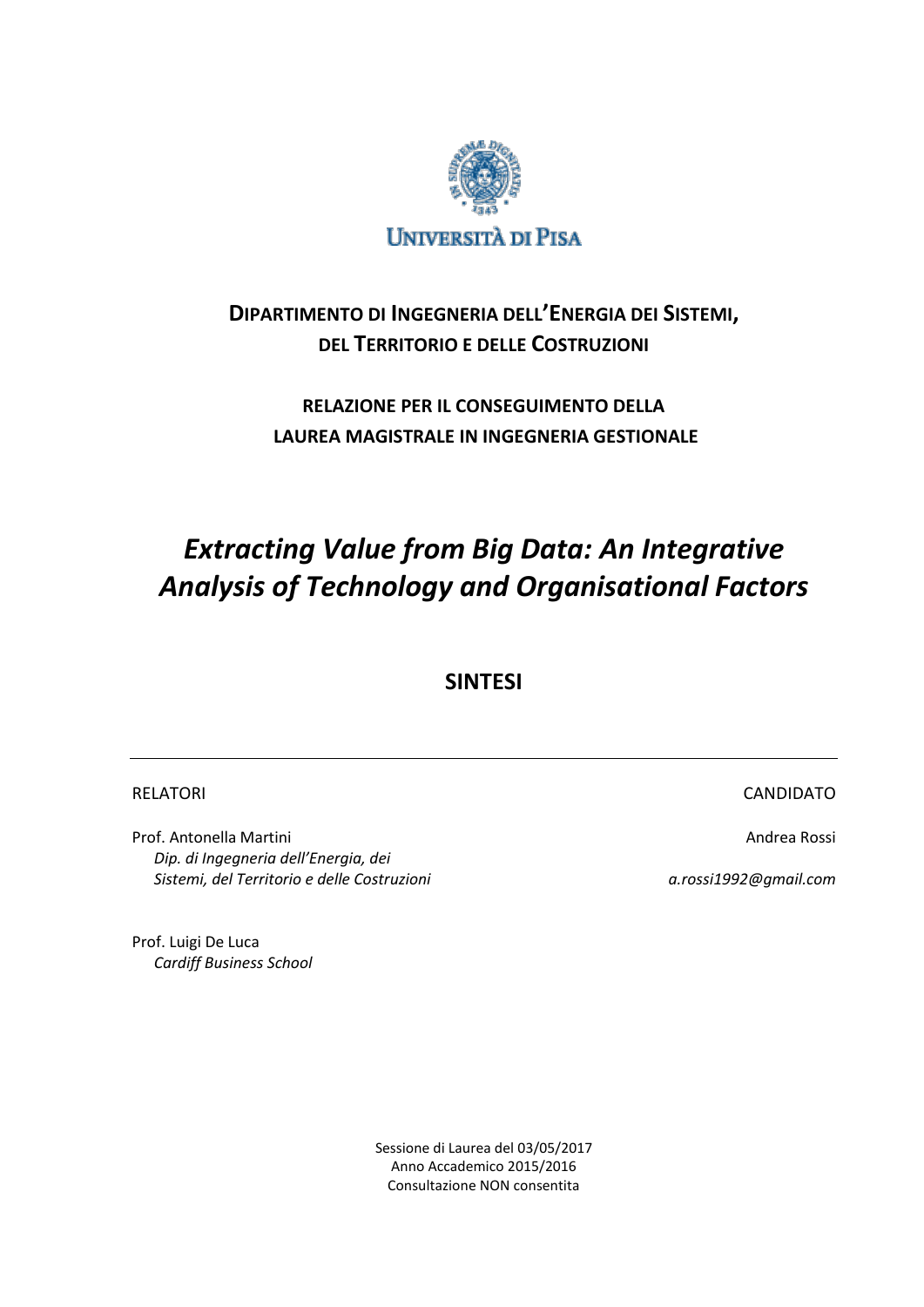# **Extracting Value from Big Data: An Integrative Analysis of Technology and Organisational Factors**

Andrea Rossi

### **Abstract**

This thesis is the result of a research project carried out from September 2016 to March 2017 at Cardiff Business School, UK. The developed research mainly focused on investigating the relationships between data-rich environments and firm's innovation and performance. Indeed, Big Data are a potentially enormous source of value for the firms. However, the process that starting from Data leads to innovation and performance has not been systematically studied in the literature yet. I developed a conceptual model and collected 122 questionnaires from 94 Italian firms, which were used to validate it. I studied the relationships between three V's, Big Data Investments, Data Management and Analytics and Data Density Processes (Technology Factors), Marketing-IT Collaboration, Customer Centricity and Data Oriented Culture (Organisational and Cultural Factors) and how they should interact to create innovation and, consequently, performance, for firms that work in a data-rich environment. The results validated the conceptual model, confirming the need for a systematic approach, both from a technological and cultural point of view, to deal better with Big Data, consequently opening interesting avenues for future research.

#### **Sommario**

Questo lavoro di tesi è il risultato di un progetto di ricerca svoltosi da Settembre 2016 a Marzo 2017 presso la Cardiff Business School, nel Regno Unito. Il progetto ha riguardato lo studio delle relazioni tra *data-rich environment*, innovazione e performance aziendali. I Big Data costituiscono, infatti, una fonte di valore potenziale per le imprese che li utilizzano; tuttavia, il processo che partendo dai Big Data porta a innovazione e performance non è ancora stato studiato approfonditamente in letteratura. La ricerca si è sviluppata tramite lo sviluppo di un modello concettuale, seguito dalla raccolta di 122 questionari. Specificatamente, lo studio ha riguardato le relazioni che intercorrono tra le Tre V, gli Investimenti relativi ai Big Data, gli strumenti di Data Management e Analytics e i *Data Density Processes* (Fattori Tecnologici), la collaborazione tra le funzioni Marketing e IT, la *Customer Centricity* e la *Data Oriented Culture* (Fattori Organizzativo-Culturali). L'interazione tra queste variabili è stata studiata in relazione al loro impatto su capacità innovative e performance delle aziende operanti in *data-rich environments*. I risultati dei questionari hanno validato il modello concettuale sviluppato nella prima fase, confermando il bisogno di un approccio sistematico, sia da un punto di vista tecnologico che culturale, per estrarre valore dai Big Data, aprendo strade interessanti per la ricerca futura.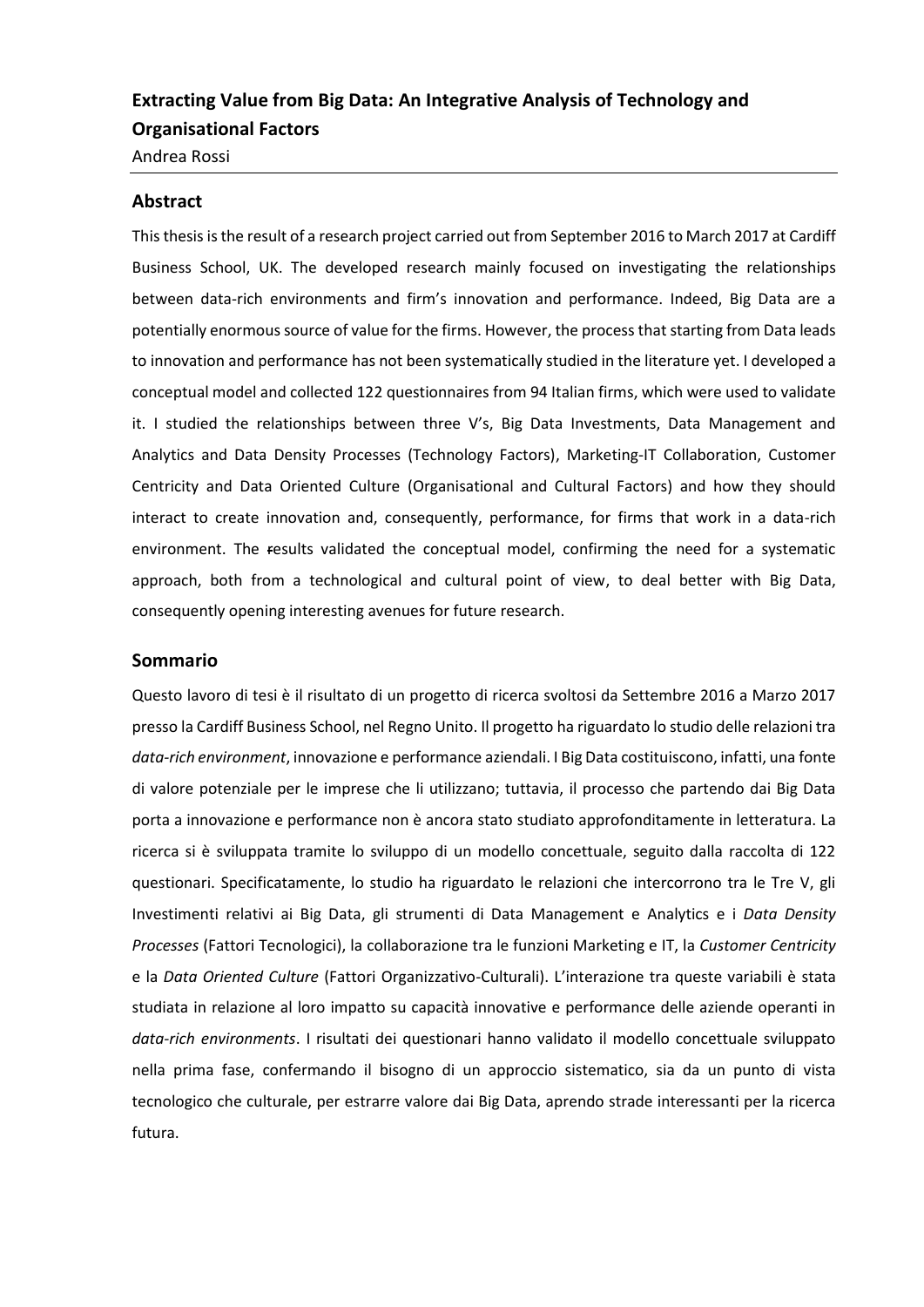# **1. SCOPE OF THE WORK AND OBJECTIVE**

The challenges posed by Big Data are affecting every organisation that wants to maintain and improve its sustainable competitive positioning. How firms can create value from a data-rich environment is a question deeply posed in the literature. Even if a lot of theoretical papers (see paragraph 2) are present in the literature, very few of them try to construct systematic frameworks that could explain how to extract value from Big Data.

This research aims to give an unambiguous definition of value (characterised by firms' Innovation and Performances) and to develop a specific conceptual framework to understand the processes that, starting from data-rich environments, leads to Innovation and Performances. After the conceptual model development, a survey has been set up to test the model. The survey has been carried out among Italian firms currently working on Big Data Projects.

# **2. METHODOLOGY**

| <b>Phase</b>                                     | <b>Objective</b>                                                                             | <b>Methodological steps</b>                                  | <b>Thesis Chapter</b> |
|--------------------------------------------------|----------------------------------------------------------------------------------------------|--------------------------------------------------------------|-----------------------|
|                                                  | Study of literature to<br>understand state-of-the-art                                        | -Keyword search in specialized database                      |                       |
| <b>Literature Review</b>                         | knowledge on Big Data and<br>define the main challenges<br>posed by them                     | 3                                                            |                       |
| Conceptual<br><b>Framework and</b><br>hypothesis | Define conceptual model to<br>test                                                           | -Conceptual framework development<br>-Hypothesis formulation | 4                     |
| Survey development<br>and data collection        | Definition of variables<br>measurement, database<br>development to test<br>theoretical model | -Definition of variables' measurement<br>-Data collection    | 5                     |
| Data analysis and                                | Critical analysis of findings'                                                               | -Data analysis (SPSS)<br>-Critical data analysis             | 6                     |
| discussion<br>meaning                            |                                                                                              | -Discussion and validation of the conceptual<br>model        | 7                     |

The work is organised in 4 phases, described i[n Table 1](#page-2-0)

*Table 1 - Phases of the work*

### <span id="page-2-0"></span>**3. LITERATURE REVIEW**

Two main challenges emerged from the literature. The first is a technological one, characterised by Investments in Data Management Technologies and Analytics Techniques and Data Density Processes (Troilo, De Luca and Guenzi, 2016). Data Management (Gandomi and Haider, 2014; Yakoob et al., 2016) and Analytics (Gandomi and Haider, 2014; Chen, 2012) have been studied and categorized, to have a better overview of the technological side of Big Data. Data Density Process are constituted by new capabilities, enabled by advanced data management technologies and analytics techniques, that allows to make sense of data in three different ways: finding useful patterns (pattern spotting), responding in real-time to customers' needs (real-time decisioning) and defining strategic paths (synergistic exploration). For a better overview of Data Density Processes, see Table 2.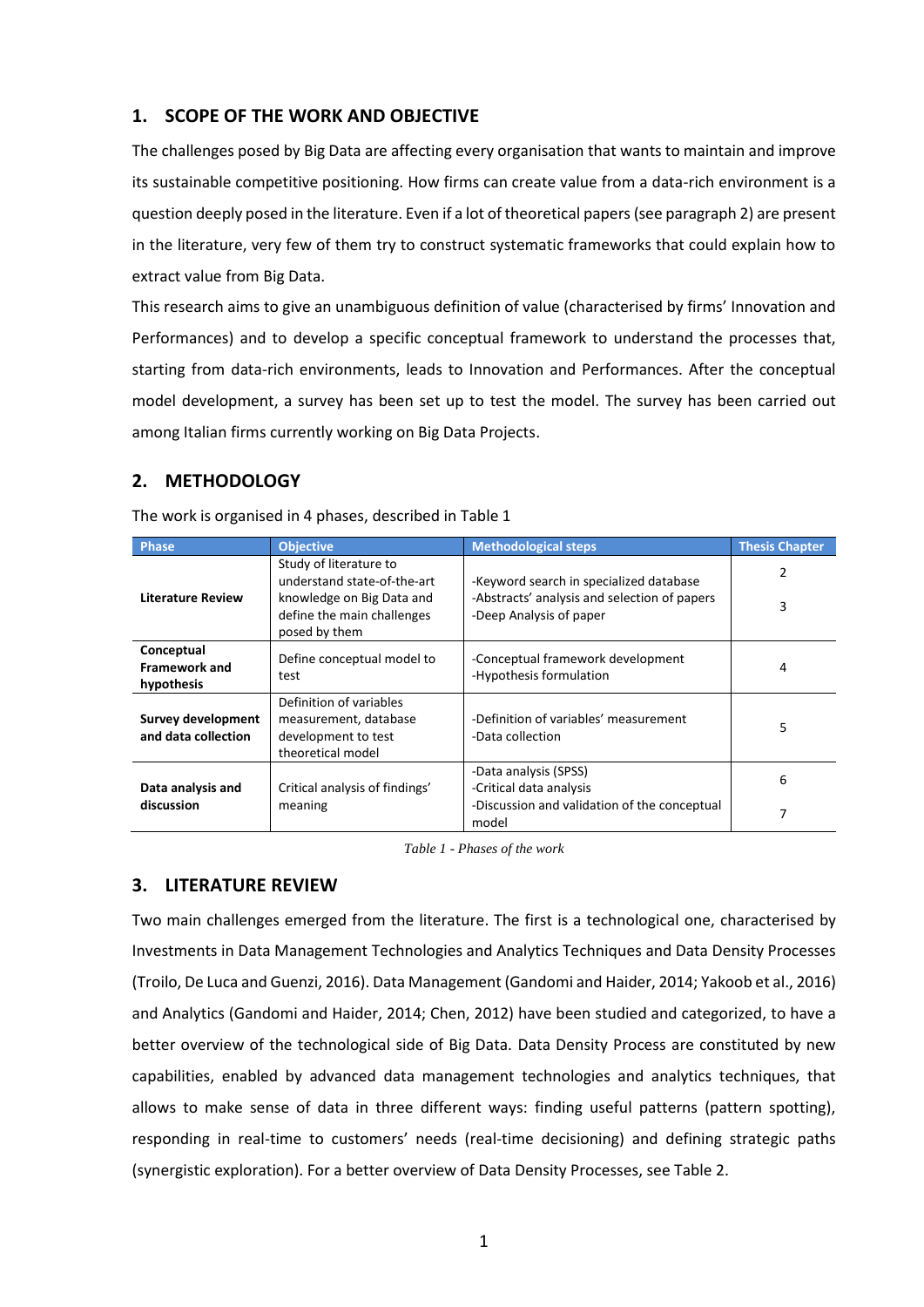The second challenge that emerged from regards a cultural and organisational aspect, that allow Big Data to be transformed into value: the main factors can be recognized in Marketing-IT collaboration (Ariker et al., 2014; Baird and Ban, 2012; Dupre, 2013), Customer Centricity (Leo et al. 2005), and Data Oriented Culture (Davenport et al., 2012; Mayhew et al.,2016).

Relying on the literature (Barret et al., 2015; Den Hertog, 2000; Miles, 2008; Wooder and Baker 2012), three different types of Innovation have been identified: Concept Innovation, Process Innovation, Customer Experience Innovation. Concept Innovation refers to the new elements of tangible product offering presented to the customer. Process Innovation refers to the new or enhanced internal systems that allow firms and their workers to deliver products and services to customers more efficiently and effectively. Customer Experience Innovation refers to an improved customization, interactivity and usability of products, thanks to new combinations of digital and physical touch-points with the customer.

| <b>Phase</b>      | <b>Details</b>                                                                                     |                                                                                                            |  |  |  |
|-------------------|----------------------------------------------------------------------------------------------------|------------------------------------------------------------------------------------------------------------|--|--|--|
| of the<br>Framing |                                                                                                    | An initial list of keywords, discussed with my tutors, has been developed. This discussion yielded 13      |  |  |  |
| topic             | keywords: Data Management Technologies, Analytics Techniques, Information Systems Research,        |                                                                                                            |  |  |  |
|                   | Customer Centricity, Data Oriented Culture, Absorptive Capacity, Innovation, Organization Design,  |                                                                                                            |  |  |  |
|                   | Big Data, C-suite, Data-rich environment, Service Innovation, Organizational Change                |                                                                                                            |  |  |  |
| Search            | Search of relevant articles was performed on SCOPUS using the following criteria                   |                                                                                                            |  |  |  |
|                   | Search Terms                                                                                       | ['Big Data' and 'Data Management Technologies'], ['Big Data' and 'Analytics                                |  |  |  |
|                   |                                                                                                    | Techniques'], ['Big Data' and 'Information Systems Research'], ['Big Data' and                             |  |  |  |
|                   |                                                                                                    | 'Organization Design'], ['Big Data' and 'Data Oriented Culture'], ['Big Data'                              |  |  |  |
|                   |                                                                                                    | and 'Customer Centricity'], ['Big Data' and 'Organization Design'],                                        |  |  |  |
|                   |                                                                                                    | ['Absorptive Capacity'], ['Big Data' and 'Innovation'].                                                    |  |  |  |
|                   | Search Mode                                                                                        | Boolean/Phrase                                                                                             |  |  |  |
|                   | <b>Published Date</b>                                                                              | From 01/1999 to 10/2016                                                                                    |  |  |  |
|                   | <b>Publication Type</b>                                                                            | Academic Journal                                                                                           |  |  |  |
|                   | Document Type                                                                                      | Article                                                                                                    |  |  |  |
|                   | Language                                                                                           | English                                                                                                    |  |  |  |
|                   | Total research provided 2523 articles                                                              |                                                                                                            |  |  |  |
| Selection<br>and  |                                                                                                    | The title and the abstract of all articles obtained where read and an article was selected if its abstract |  |  |  |
| classification    | was related to the topic. This carried out 200 articles, which were further examined reading again |                                                                                                            |  |  |  |
|                   |                                                                                                    | abstract and conclusions. If an article was not related to the topic or if it not debated an interesting   |  |  |  |
|                   |                                                                                                    | argument, it was deleted. The selection operations ended with 77 articles                                  |  |  |  |
| Database          |                                                                                                    | A database was built with a Microsoft Excel sheet, composed by these fields: Number of the article         |  |  |  |
| construction and  |                                                                                                    | (#) - Title - Authors - Year - Journal - Methodology - Source - Note - Complete Reference - Link to        |  |  |  |
| analysis          | <b>Summary Document</b>                                                                            |                                                                                                            |  |  |  |
|                   | A Summary Document for every article was realised with Microsoft Word. This document begins with   |                                                                                                            |  |  |  |
|                   | a header containing the number and the title of the article and includes the following field:      |                                                                                                            |  |  |  |
|                   | 1. Subject, in which the principal argument debated in the article is described;                   |                                                                                                            |  |  |  |
|                   | 2. Construction definition, it indicates the variable analysed, its definition and the way used to |                                                                                                            |  |  |  |
|                   |                                                                                                    | measure it;                                                                                                |  |  |  |
|                   |                                                                                                    | 3. Methodological aspects, which contains information about the methodology used (qualitative              |  |  |  |
|                   | or quantitative), premises for the analysis' reference period etc.                                 |                                                                                                            |  |  |  |
|                   |                                                                                                    | 4. Results, namely the outcome of the article                                                              |  |  |  |
|                   |                                                                                                    | 5. Comments, namely indications about how much article is relevant to the topic, if it is related          |  |  |  |
|                   |                                                                                                    | to other articles, if it debates emerging issues, if it is the only one asserting anything etc.            |  |  |  |
| Conceptual        |                                                                                                    | A conceptual model was developed from the insights given by the literature review, to capture ideas        |  |  |  |
| framework         |                                                                                                    | and information, organise them in ordinate way and identify principal links between various                |  |  |  |
| development       | argument analysed in literature.                                                                   |                                                                                                            |  |  |  |

The main steps followed for the literature review are described i[n Table 2.](#page-3-0)

<span id="page-3-0"></span>*Table 2 - Main steps of literature systematisation*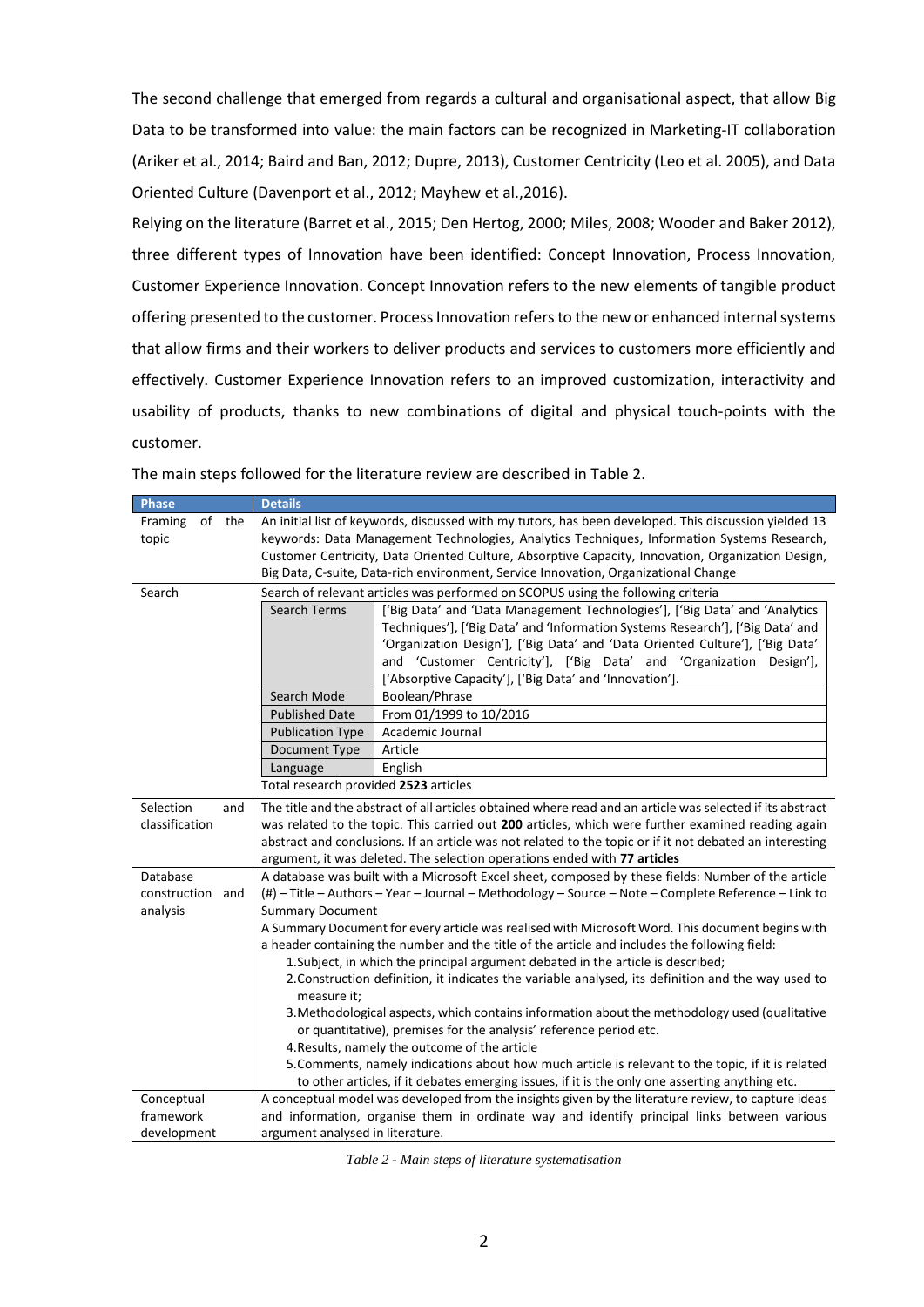### **4. CONCEPTUAL FRAMEWORK**

The aim of the conceptual framework (Fig. 1) I developed is to understand how the factors identified from the literature review interact, to enable firms to create innovation and improve their performance. The conceptual model development has been organised on three steps:

- 1. Study of relationship between Technology Factors and their impact on Innovation and Performance
- 2. Study of the relationship among Technology Factors and Cultural-Organisational Factors and of the impact of Cultural-Organisational Factors on Innovation and Performance
- 3. Study of the relationship among Innovation and Performance



*Figure 1 - Conceptual Model and Hypotheses*

### **4.1 Relationship between Technology Factors**

With Technology Factors I mean Three V's, Big Data Investments, Data Management and Analytics and Data Density Processes. Three V's are recognised to be the main characteristics of Big Data: velocity, variety and volume. These characteristics pose an enormous challenge for firms that work in data-rich environments. They need to adapt their infrastructure to capture the enormous volume of data coming from different sources in very little periods. It is from this consideration that I state that:

*H1: Three V's encourage firms to invest in Advanced Data Management Technologies and Analytics Techniques (Big Data Investments)*

These investments in Big Data Technologies and Techniques are oriented to an improvement of Data Management and Analytics competences at all firm's level. Consequently, I state that: *H2: Big Data Investments positively affect Data Management and Analytics competences*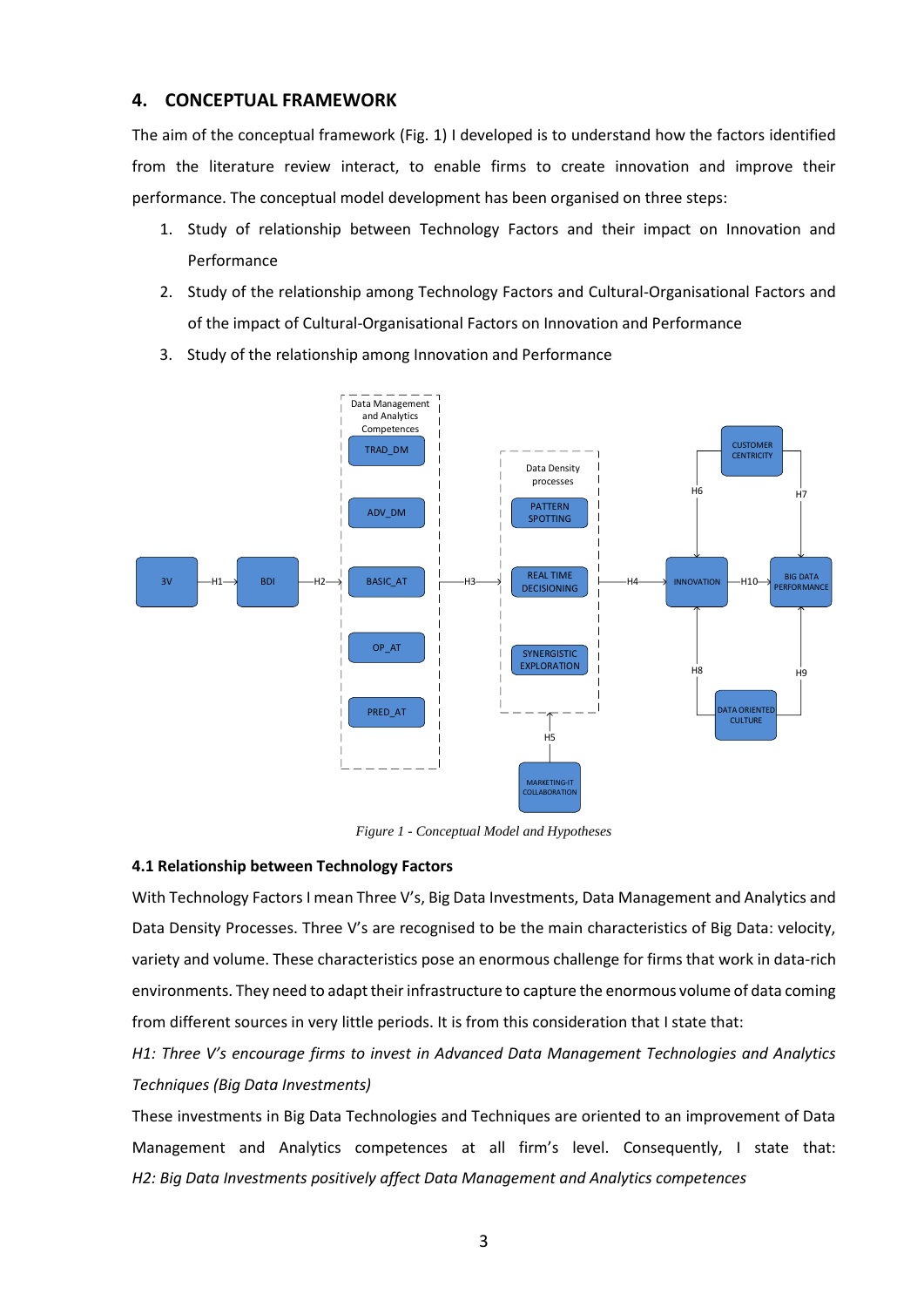Once gained, or improved, these competences, a sense-making process is necessary in order to extract insights form Big Data. This sense-making process can be of three different types, Data Density Processes (Troilo, De Luca and Guenzi, 2016), summarized in [Table 3](#page-5-0)

| <b>Data Density Processes</b>         |                                                     |                                                                                               |                                                                      |  |  |  |
|---------------------------------------|-----------------------------------------------------|-----------------------------------------------------------------------------------------------|----------------------------------------------------------------------|--|--|--|
|                                       | <b>Pattern Spotting</b>                             | <b>Real-time decisioning</b>                                                                  | <b>Synergistic Exploration</b>                                       |  |  |  |
| Actor<br>(Who does what)              | Employees<br>optimize service delivery<br>processes | Users receive<br>and respond to real-time<br>offerings and<br>communications from<br>the firm | Managers identify<br>Strategic innovation<br>directions for the firm |  |  |  |
| <b>Time</b><br>(When things are done) | Medium - term future                                | Real-time                                                                                     | $Long - term future$                                                 |  |  |  |
| Place<br>(Where things are done)      | Inside organisational<br>processes and structures   | At the customer location                                                                      | In a new market (by<br>segment, product,<br>geography, benefit)      |  |  |  |
| <b>Dominant V</b>                     | Volume                                              | Velocity                                                                                      | Variety                                                              |  |  |  |
| <b>Temporal source of Data</b>        | Mainly past                                         | Mainly present                                                                                | Both past and present                                                |  |  |  |
| <b>Main objectives</b>                | Explain, optimize                                   | Predict, Respond                                                                              | Explore, Diversify                                                   |  |  |  |

*Table 3 - Overview of Data Density Processes*

<span id="page-5-0"></span>These processes cannot be activated without high competences regarding Data Management and Analytics. The last interaction between Technology Factors state as follow: *H3: Data Management and Analytics competences enable the firms to activate Data Density Processes* Once the sense-making process is completed, insights extracted from it can be used to create Innovation in Product (Concept Innovation), Processes (Process Innovation) or in the customer experience (Customer Experience Innovation). It is in that way that I state that: *H4: Data Density Processes enable the firms to generate Innovation from Big Data*

# **4.2 Relationship among Technology and Organisational Factors and among Organisational Factors, Innovation and Performance**

Technology Factors are not the unique source of value creation from a data-rich environment. In fact, they need to be supported by Cultural-Organisational Factors, such as Marketing and IT functions collaboration, Customer Centricity and Data Oriented Culture. The importance of these factors seems to start at the time that sense-making processes are activated. Specifically, Marketing and IT collaboration is an Organisational Factors that could allow firms to enhance the effectiveness of the sense making process.

*H5: Marketing and IT Collaboration positively affect the firm's capabilities to activate Data Density Processes, increasing their effectiveness on Innovation*

Indeed, Customer Centricity and Data Oriented Culture, are considered to positively affect Innovation and Performance, given that posing the customer at the centre of any firm's strategy and relying on data are drivers universally recognized in the literature as creators of value. To sum up, the hypothesis regarding the relationships among Organisational Factors, Innovation and Performances are the following: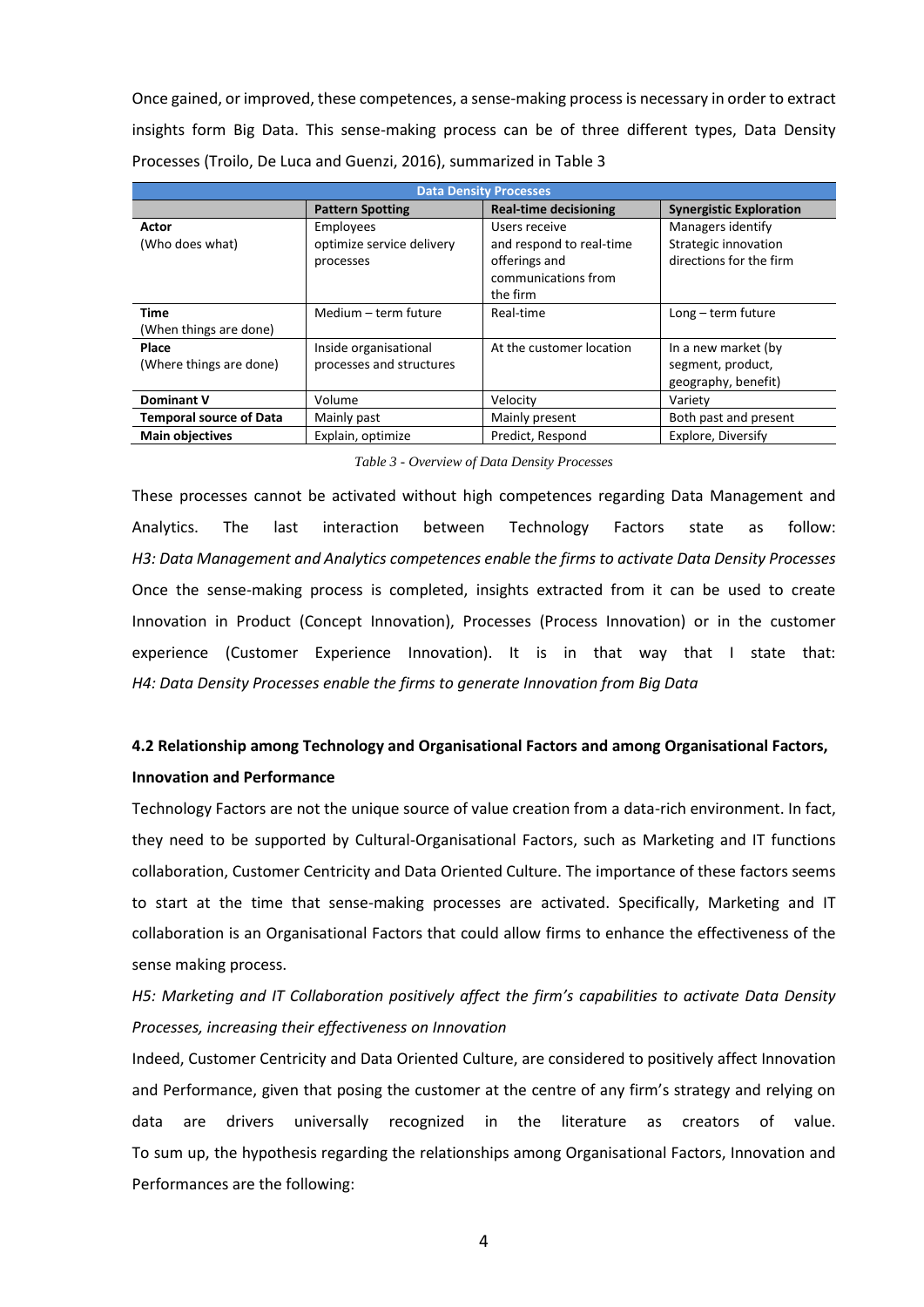*H6: Customer Centricity has a positive impact on Innovation H7: Customer Centricity has a positive impact on Performance H8: Data Oriented Culture has a positive impact on Innovation H9: Data Oriented Culture has a positive impact on Performance*

### **4.3 Relationship between Innovation and Performance**

Even if in the literature, it is not recognized that firm's performances need to derive from Innovation, in a data-rich environment the classic driver of Innovation could be important to increase firms' performance. This directly derive from the innovativeness of all the processes, technologies and techniques used to deal with Big Data. To exploit their full potential, insights extracted from Big Data need to be transformed in Innovation, to create value.

Then, the last hypothesis of the model is that:

### *H10: Innovation mediate the effect of Data Density Processes on Performance*

The model, as it has been described, with its relative hypothesis, is shown in

|  | <b>4.4 Variable Measurement</b> |
|--|---------------------------------|
|  |                                 |

| <b>Type</b>                                      | <b>Name of variable</b>       | Sub-Factors***                 | <b>References</b>           |
|--------------------------------------------------|-------------------------------|--------------------------------|-----------------------------|
|                                                  |                               | Volume                         | - Chen et al. (2012)        |
| <b>Technology Factors</b>                        | Three Vs                      | Velocity                       | - Loney (2001)              |
|                                                  |                               | Variety                        | - Kwon, Lee and Shin (2014) |
|                                                  |                               | <b>Budgeting</b>               |                             |
|                                                  | <b>Big Data Investments</b>   | Resource allocation            |                             |
|                                                  |                               | People Hired                   |                             |
|                                                  | Data Management               | <b>Traditional Data</b>        | -Gandomi and Haider         |
|                                                  | Competences                   | Management                     | (2014)                      |
|                                                  |                               | <b>Advanced Data</b>           |                             |
|                                                  |                               | Management                     | -Yakoob et al (2016)        |
|                                                  |                               | <b>Basic Analytics</b>         | -Chen (2012)                |
|                                                  | <b>Analytics Competences</b>  | <b>Operational Analytics</b>   | -Gandomi and Haider         |
|                                                  |                               | <b>Predictive Analytics</b>    | (2014)                      |
|                                                  |                               | <b>Pattern Spotting</b>        |                             |
|                                                  | <b>Data Density Processes</b> | <b>Real Time Decisioning</b>   | -Troilo, De Luca and Guenzi |
|                                                  |                               | <b>Synergistic Exploration</b> | (2016)                      |
|                                                  |                               |                                | -Baird and Bain (2012)      |
| <b>Cultural-Organisational</b><br><b>Factors</b> | Marketing-IT Collaboration    |                                | -Duprè (2013)               |
|                                                  |                               |                                | -Ariker et al. (2014)       |
|                                                  | <b>Customer Centricity</b>    |                                | -Sin et al (2005)           |
|                                                  |                               |                                |                             |
|                                                  | Data Oriented Culture         |                                | -Davenport et al. (2012)    |
|                                                  |                               |                                |                             |
|                                                  |                               |                                | -Mayhew et al. (2016)       |
|                                                  |                               |                                | -Den Hertog (2000)          |
| Innovation                                       |                               |                                | -Miles (2008)               |
|                                                  | Innovation                    |                                | -Wooder and Baker (2012)    |
|                                                  |                               |                                |                             |
| Performance                                      | <b>Big Data Performance</b>   |                                | -Barret et al. (2015)       |
|                                                  |                               |                                |                             |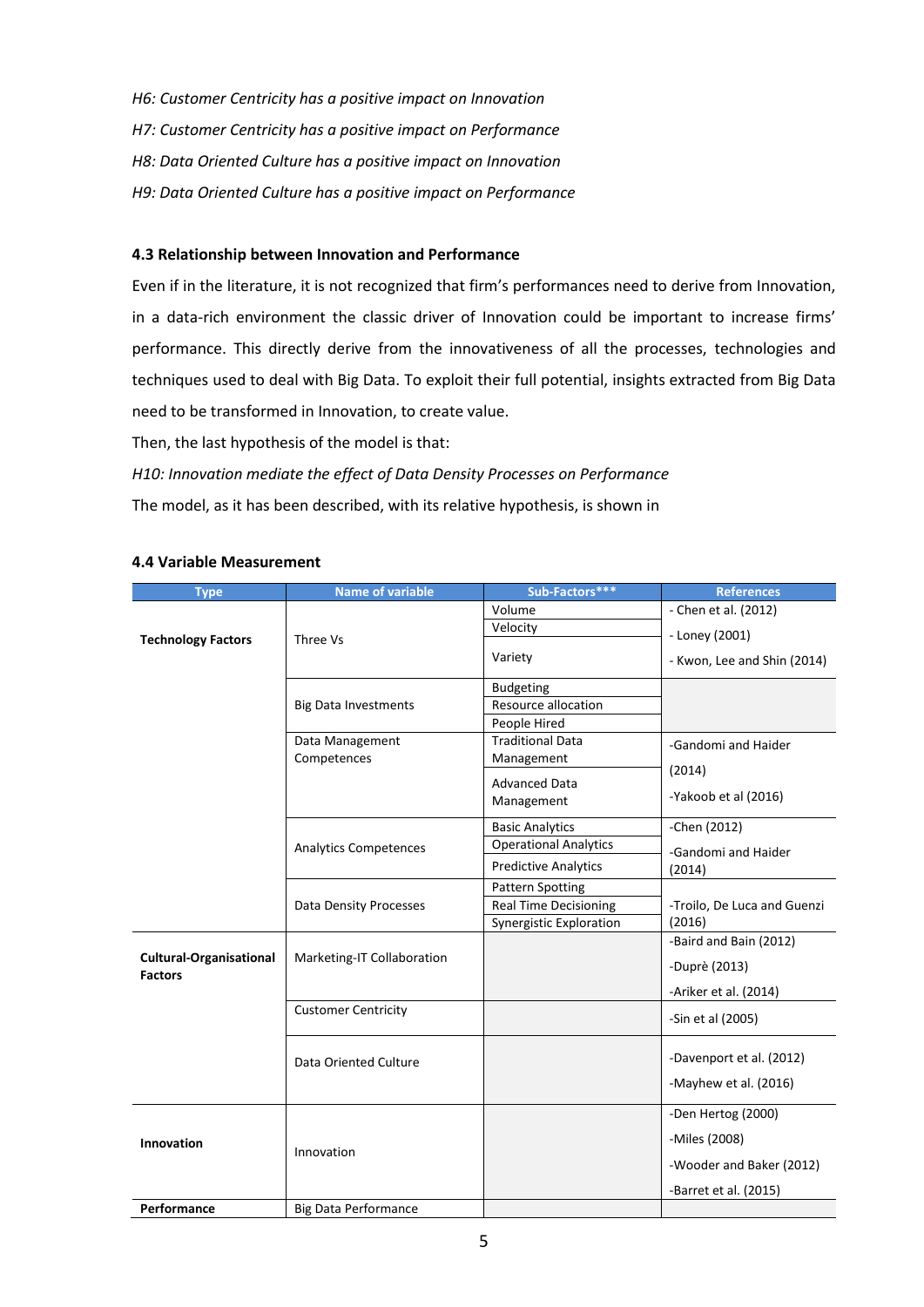|                          | Firm Size (Number of<br>employees)   |  |
|--------------------------|--------------------------------------|--|
| <b>Control Variables</b> | Branch (Dummy)*                      |  |
|                          | Data Team (Various BU,<br>Dummy) **  |  |
|                          | Data Team (Centralized,<br>Dummy) ** |  |
|                          | Number of data experts               |  |

\* This variable is 0 if a firm is not a branch of an international firm, 1 if it is

\*\* This variable is 0 if the data experts are organised in Various BU and 1 if Centralized Data Team

\*\*\* After Factor Analysis, see paragraph 6

*Table 4 - Overview of variables*

# **5. DATA COLLECTION**

This study is based on the analysis of 121 survey data, collected from 96 Italian firms through the usage of Google Form for survey development and LinkedIn for survey sub ministration.

The dataset included 1079 people from 262 Italian firms, belonging to IT and Marketing functions, and from the firms' C-suite (CIO, CEO, CFO).

Following the Nomenclature génerale des Activités économiques dans les Commonautés Europénnes (NACE), I selected some industries (see Appendix A) and through AIDA I created a database, from which I selected those firms that are involved in Big Data Project and contacted them via LinkedIn.

Of the 122 respondents (11,31% of sampling frame), 15 have been discarded, because they had a "Confidence" in the responses less than 6 of 10 (Confidence in the responses was an Item of the survey). The respondent firms' dimensions (that has been used as a control variable, see paragraph 4), together with the respondent roles distribution, is shown in [Figure 2.](#page-7-0)



<span id="page-7-0"></span>*Figure 2 - Firms Dimensions and Respondents Roles*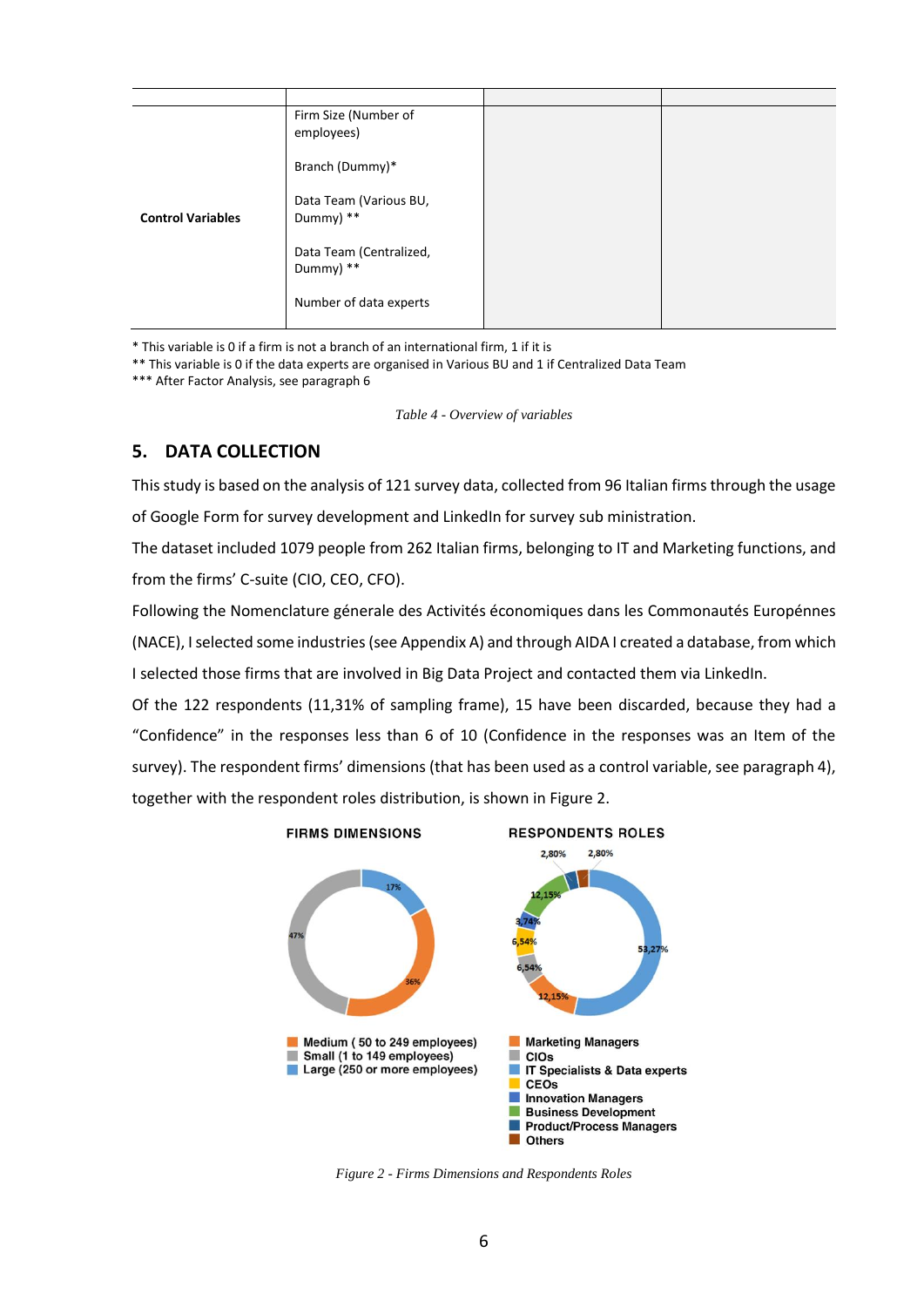### **6. RESULTS AND DISCUSSION**

To perform my analysis, I firstly run a unidimensional analysis (Factor Analysis) and a reliability analysis for every variable identified to confirm scales and reduce their items. The software package used has been SPSS. Results of this analysis have already been shown in Table 3 (see paragraph 4.3).

Each of the hypotheses was tested following the hierarchical regression method for each variable. Significant results of the analysis support most part of hypotheses. Only for hypotheses H7 and H8 I did not find significant results. The direct impact of Customer Centricity is, in fact, only verified on Innovation, and the direct impact of Data Oriented Culture is only verified on Performance.

Some more useful insights that have not been assumed emerged from data analysis:

- Three Vs have direct impact on Traditional Data Management Competences and on Basic Analytics Techniques: this show that in a data-rich environment, even if firms don't Invest in Big Data, they pose a threat for firms, that need to adapt to the massive volume, velocity and variety of data
- Big Data Investments don't affect Traditional Data Management Technologies competences and Basic Analytics Techniques
- Three Vs directly affect Real Time Decisioning process and Innovation, confirming the disruptive characteristics of Big Data
- Pattern Spotting directly affect Big Data Performance, without being mediated by Innovation
- Real Time Decisioning does not affect nor Innovation neither Big Data Performance

[Table 5](#page-9-0) offers a synopsis of the data analysis scheme and reports hypotheses and associated key findings from data analysis. For each variable are representing standardized beta and, on parenthesis, the relative t-value extracted from the regressions.

Results confirm most of the hypothesis, except for H7 and H8. In the following part of the paragraphs I am going to analyse the findings for each hypothesis.

Three Vs have a positive impact on Big Data Investments, confirming how they push the firms to invest in resources related to Big Data, such as Data Expert, Data Management Technologies and Analytics Techniques, that are increasingly becoming a priority in the resource allocation process.

In turn, Big Data Investments positively affect Data Management and Analytics competences at all firms' level: both frontline and backline employees, managers and people belonging to the C-suite need to increase their competences in terms of Data Management and Analytics, to extract valuable insights from them. These increased competences in Data Management Technologies and Analytics techniques allow firms to acquire new capabilities, represented by Data Density Processes: once gained knowledge about how to deal with data, firms start to apply it, extracting different insights depending on the time horizon and on the type of data studied. Obviously, to be activated, these processes need to be supported by Advanced Analytics techniques: more specifically, Pattern Spotting and Real Time Decisioning are activated by Operational Analytics competences, while Synergistic

7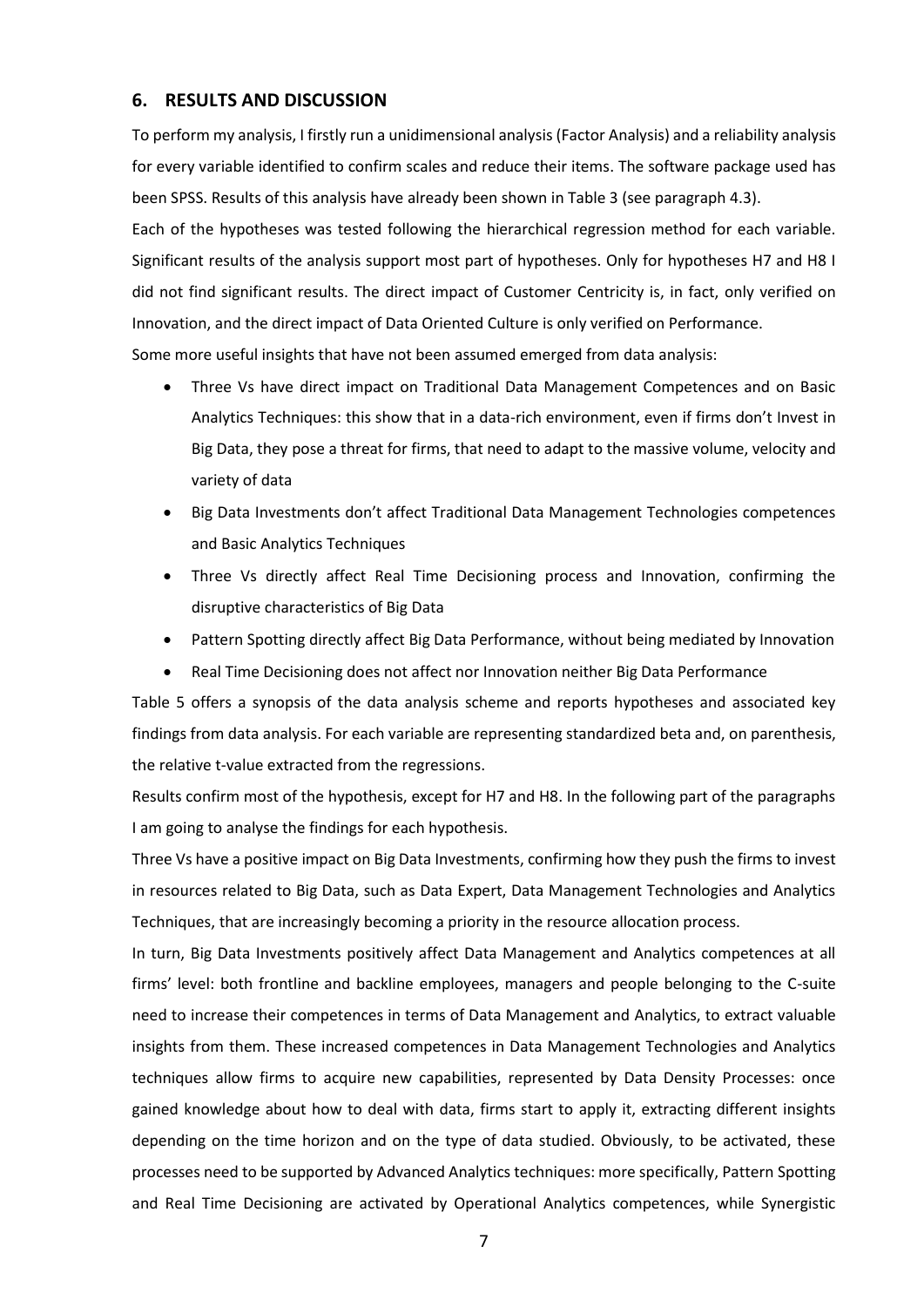Exploration, given its strategic value, by Predictive Analytics. This relation between Data Management and Analytics competences and Data Density process underline the importance to contextualise each data coming from precedent analyses, through a sense-making process.

| <b>Hypothesis</b>                                          | <b>Results</b> |                        |                      |            |                       |                 | <b>Hypothesis</b><br><b>Verified?</b> |     |
|------------------------------------------------------------|----------------|------------------------|----------------------|------------|-----------------------|-----------------|---------------------------------------|-----|
| H1: Three Vs encourage firms                               | <b>BDI</b>     |                        |                      |            |                       |                 |                                       |     |
| to invest in Advanced Data                                 | $.354***$      |                        |                      |            |                       |                 |                                       |     |
| <b>Management Technologies</b>                             |                | 3V <sub>S</sub>        |                      |            |                       |                 |                                       | Yes |
| and Analytics Techniques<br>(Big Data Investments)         |                | (3.254)                |                      |            |                       |                 |                                       |     |
| H2: Big Data Investments                                   |                | <b>TDM</b>             | <b>ADM</b>           | <b>BAT</b> | <b>OAT</b>            | <b>PAT</b>      |                                       |     |
| positively affect Data                                     |                |                        |                      |            |                       |                 |                                       |     |
| <b>Management and Analytics</b>                            | <b>BDI</b>     | .158                   | .526***              | .085       | .338***               | .508***         |                                       | Yes |
| competences                                                |                | (1.537)                | (5.587)<br><b>PS</b> | (.780)     | (3.372)<br><b>RTD</b> | (5.056)         | <b>SE</b>                             |     |
|                                                            | <b>TDM</b>     |                        | $-0.12$              |            | $-.163$               |                 | $-.028$                               |     |
|                                                            |                |                        | $(-.103)$            |            | $(-1.543)$            |                 | $(-.228)$                             |     |
|                                                            | <b>ADM</b>     |                        | .013                 |            | .147                  |                 | $.275*$                               |     |
| H3: Data Management and                                    |                |                        | $(-.875)$            |            | (1.112)               |                 | (1.796)                               | Yes |
| Analytics competences                                      | <b>BAT</b>     |                        | $-.014$              |            | .062                  |                 | .131                                  |     |
| enable the firms to activate                               |                |                        | $(-.124)$            |            | $(-.602)$             |                 | (1.111)                               |     |
| <b>Data Density Processes</b>                              | <b>OAT</b>     |                        | $.262**$             |            | $.269**$              |                 | .184                                  |     |
|                                                            |                |                        | (2.264)              |            | (2.527)               |                 | (1.490)                               |     |
|                                                            | <b>PAT</b>     |                        | .202                 |            | .142                  |                 | $.264*$                               |     |
|                                                            |                |                        | (1.446)              |            | (1.099)               |                 | (1.773)                               |     |
|                                                            |                |                        |                      |            | <b>INN</b>            |                 |                                       |     |
|                                                            |                |                        |                      |            | .022                  |                 |                                       |     |
|                                                            |                | <b>PS</b><br>$(-.190)$ |                      |            |                       |                 |                                       |     |
| H4: Data Density Processes<br>enable the firms to generate |                |                        |                      |            | $-.200$               |                 |                                       | Yes |
| Innovation from Big Data                                   |                |                        | <b>RTD</b>           |            | $(-1.629)$            |                 |                                       |     |
|                                                            |                |                        |                      |            | $.230**$              |                 |                                       |     |
|                                                            |                |                        | <b>SE</b>            |            | (2.204)               |                 |                                       |     |
| H5: Marketing and IT                                       |                |                        | <b>PS</b>            |            | <b>RTD</b>            |                 | SE                                    |     |
| Collaboration positively                                   |                |                        | $.220***$            |            | $.211***$             |                 | $.394***$                             | Yes |
| affect the firm's capabilities                             |                | <b>MIT</b>             | (2.407)              |            | (2.500)               |                 | (4.047)                               |     |
| to activate Data Density<br>Processes                      |                |                        |                      |            |                       |                 |                                       |     |
| H6: Customer Centricity has                                |                |                        |                      |            | <b>INN</b>            |                 |                                       |     |
| a positive impact on                                       |                |                        |                      |            | $.302**$              |                 |                                       | Yes |
| Innovation                                                 |                | <b>CC</b>              |                      |            | (2.426)               |                 |                                       |     |
| H7: Customer Centricity has                                |                |                        |                      |            | <b>BDP</b>            |                 |                                       |     |
| a positive impact on                                       |                | CC                     |                      |            | $-0.096$              |                 |                                       | No  |
| Performance                                                |                |                        |                      |            | $(-.711)$             |                 |                                       |     |
| H8: Data Oriented Culture                                  |                |                        |                      |            | <b>INN</b>            |                 |                                       |     |
| has a positive impact on<br><b>Innovation</b>              |                |                        | <b>DOC</b>           |            |                       | .131<br>(1.111) |                                       | No  |
| H9: Data Oriented Culture                                  |                |                        |                      |            | <b>BDP</b>            |                 |                                       |     |
| has a positive impact on                                   |                |                        |                      |            | $.293**$              |                 |                                       | Yes |
| Performance                                                |                |                        | <b>DOC</b>           |            | (2.448)               |                 |                                       |     |
| H10: Innovation mediate the                                |                |                        |                      |            | <b>BDP</b>            |                 |                                       |     |
| effect of Data Density                                     |                |                        |                      |            | $.400***$             |                 |                                       | Yes |
| Processes on Performance                                   |                |                        |                      | <b>INN</b> |                       | (3.694)         |                                       |     |

<span id="page-9-0"></span>*NOTES*: *Each variable has been represented by an acronym: 3VS=Three Vs; BDI= Big Data Investments; TDM=Traditional Data Management; ADM= Advanced Data Management; BAT= Basic Analytics Techniques; OAT= Operational Analytics Techniques; PAT= Predictive Analytics Techniques; PS= Pattern Spotting; RTD= Real Time Decisioning; SE= Synergistic Exploration; INN= Innovation; BDP= Big Data Performance; MIT= Marketing-IT Collaboration; CC= Customer Centricity; DOC= Data Oriented Culture. \*,\*\* and \*\*\* represent statistical significance at the 10%, 5% and 1% levels, respectively.*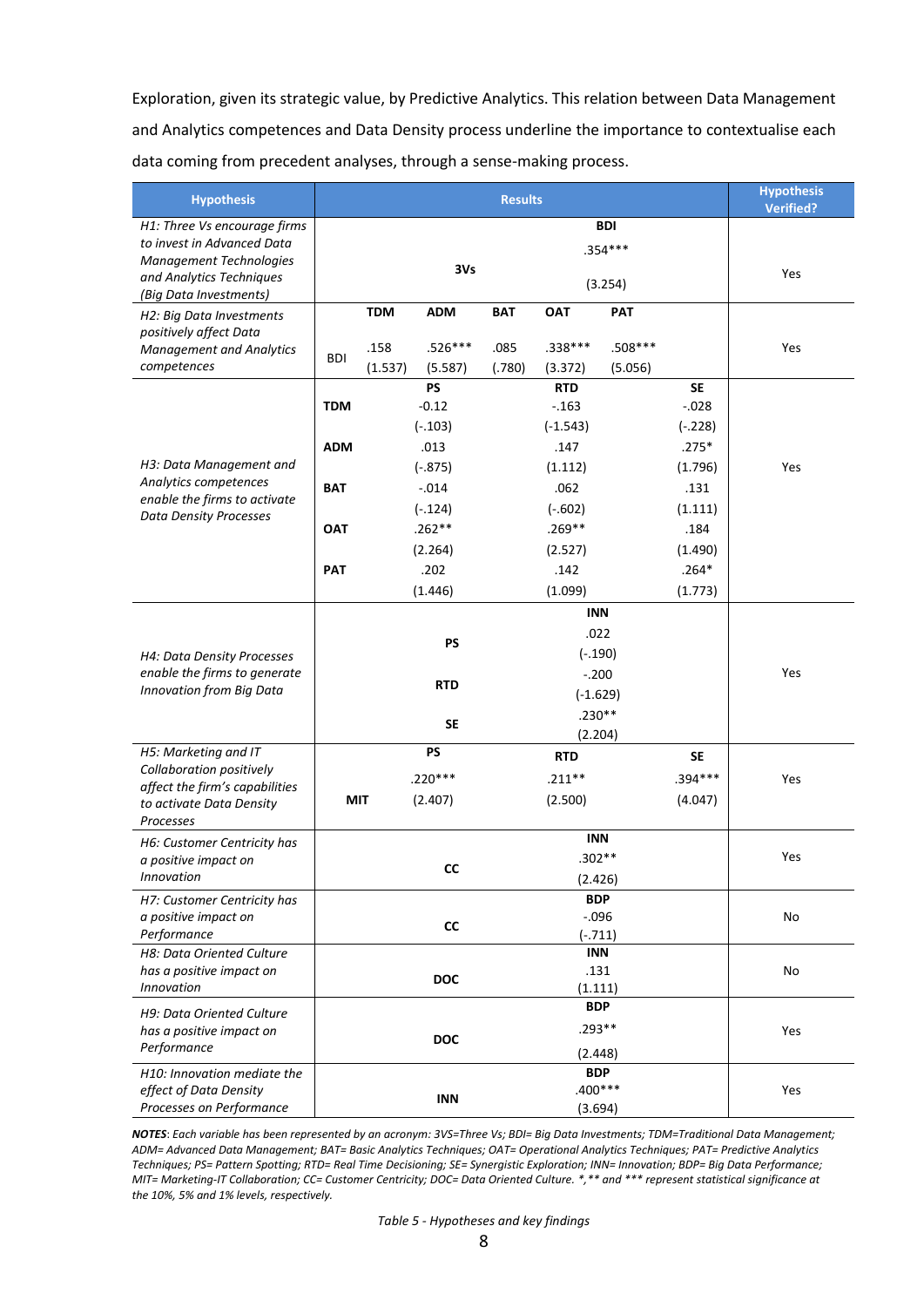Once applied, Data Density Processes seems to have a direct impact on Innovation, especially through Synergistic Exploration, the most strategic of Data Density Processes. This confirm how Big Data need to be supported by firm's strategy to create value through Innovation, as suggested by the literature. Another important relationship emerged from the analyses is the one that suggest a direct impact of Pattern Spotting on Big Data Performance, demonstrating how relying on past data for process improvements and failure analysis, with a medium-term goal, directly impact on firm's performance. Then, the combination of Pattern Spotting and Synergistic Exploration seems to be the most effective one to increase firms' Performance: the first one directly affect them, the second one is mediated by Innovation, given its characteristics of long-term goal.

From an organisational point of view, analyses underlined the importance of Marketing-IT collaboration: more specifically, they confirmed its direct impact on all the Data Density Process. This is a confirmation of the insights given by the literature: Marketing and IT departments need to collaborate more and more, sharing resources and working together as a team to positively affect the firms' capabilities to activate Data Density Processes.

Customer Centricity directly impact on Innovation, confirming how in a data-rich environment it is important to have a correct view of the customer at all firm's levels. Having a lot of data, coming from very different sources in short periods of time could generate confusion between the different firm's departments on the definition of customer: this challenge can be faced only through a meticulous design of organisational structure around the customers and a shared understanding of customers' needs.

Data Oriented Culture, instead, has a positive impact on Performance: once extracted useful insights from data, top management should take decisions based on these insights, to transform them in financial and economic value. In a data-rich environment insights not coming from data are not reliable and don't lead to any long-term value for the firms

Finally, the direct impact of Innovation on Performance shows how even in a Big Data world, it is important to rely on the classic driver of Innovation, that are mediators between a sense-making process on data and the performance deriving from data, especially from a strategical point of view (given that synergistic exploration directly impact on Innovation).

#### **7. CONCLUSIONS AND FUTURE RESEARCH DIRECTIONS**

The present work contributes to current literature about Big Data on many levels. First, it evidences the double-side challenges posed by them: in fact, they do not affect firms only from a technological point of view, but even from an organisational point of view. Technological competences and capabilities need to be supported by organisational structures, customer centricity and data oriented culture to extract value from data.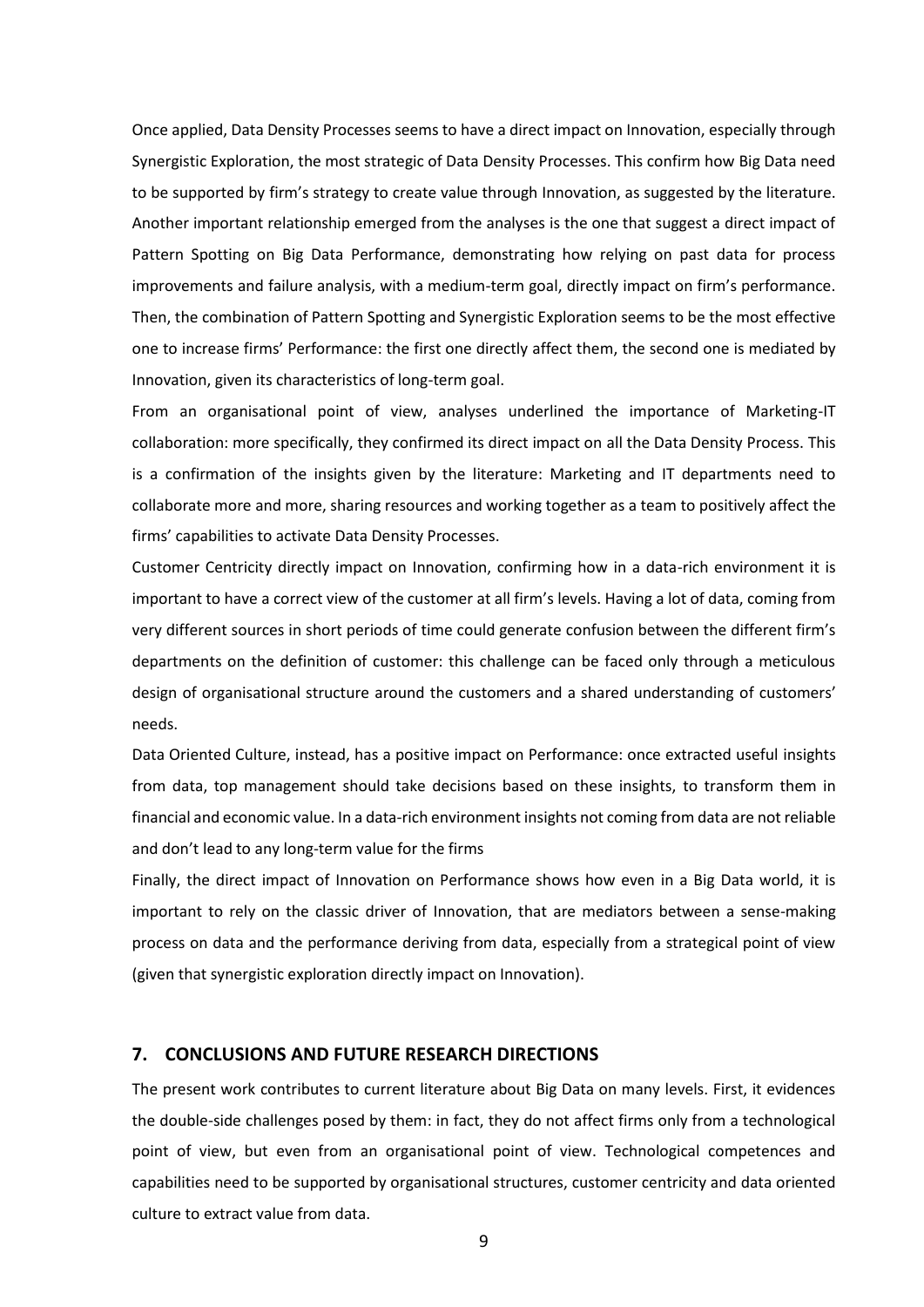Second, the model constructed constitutes a useful tool for firms that want to survive and gain competitive advantage through Big Data: a systematic path that from Data Leads to Innovation and Performance, sources of value for the firms, has been designed and validated.

Finally, it has emerged how Innovation and its drivers remains important to extract value from Data: acquiring Data Management Technologies and applying Analytics Techniques without making sense of the insights gained to innovate cannot lead to long-term performance.

My research is subject to some limitations, many of which stem from the inevitable trade-offs between depth, generalizability and practical constraint.

First, the sample size was not sufficient to analyse data with a Confirmatory Factor Analysis and the Structural Equation Modelling, testing the entire model in one time: future research may extend the sample size and apply CFA to scale items and SEM to the model.

Second, constraints of time did not permit to study deeply the relationships not assumed during the conceptual model development. Future research could investigate deeply these relationships and refine the conceptual model developed during this research project.

Finally, the role of Real Time Decisioning is not clear in the model developed. Even if it was assumed to impact on Innovation, I found that it does not seem to have any direct impact on it. Future study may investigate which drivers are needed, and maybe can moderate, these relationships assumed during the conceptual model development.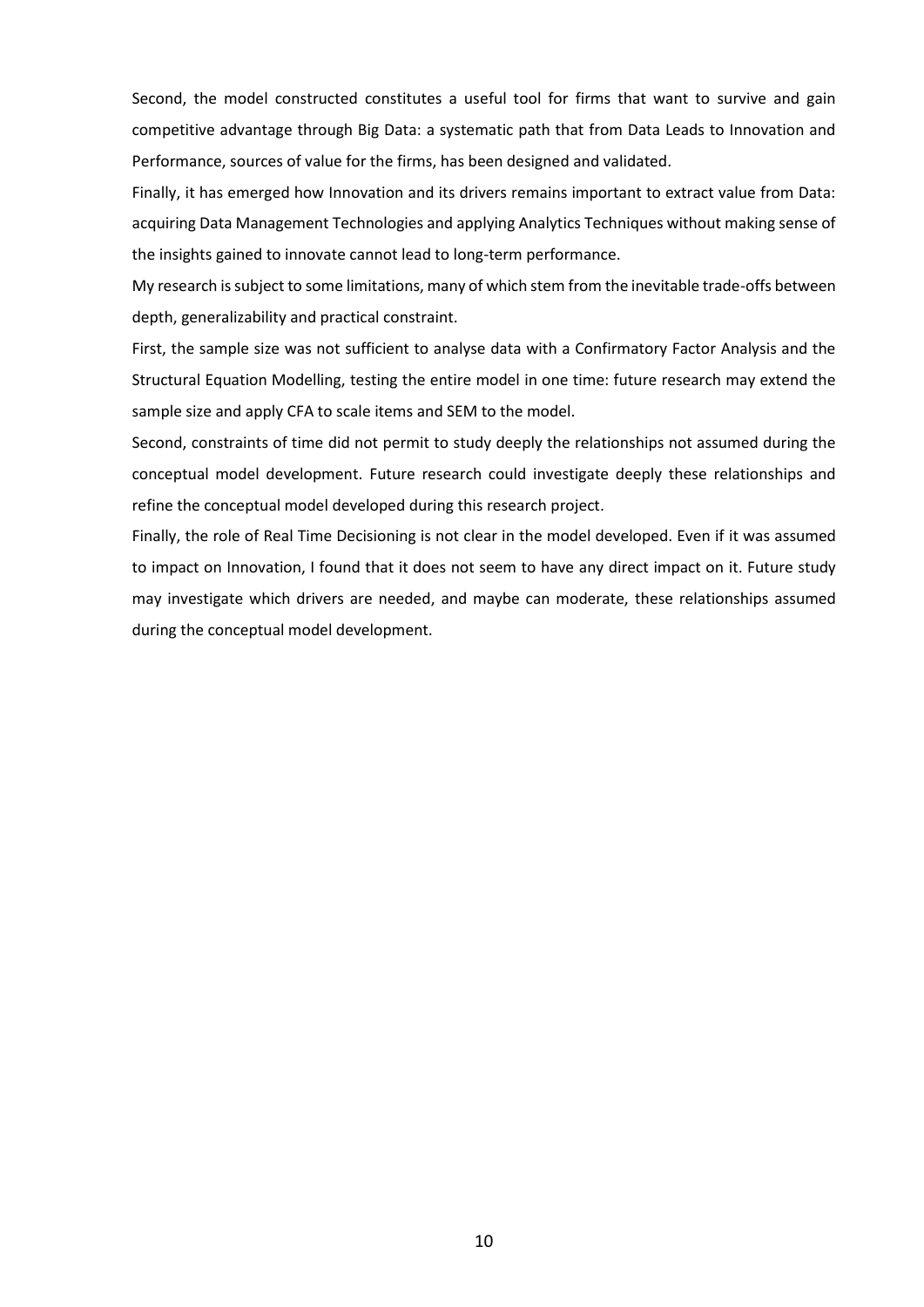### APPENDIX A

#### **INDUSTRIES (NACE CODE) SELECTED FOR THE DATA COLLECTION**

- $-$  Electricity, gas, steam and air conditioning supply (35);
- Water collection, treatment and supply (36);
- Wholesale trade, except of motor vehicles and motorcycles (46);
- Postal and courier activities (53);
- Telecommunications (61);
- Computer programming, consultancy and related activities (62);
- $-$  Information service activities (63);
- $-$  Financial service activities, except insurance and pension funding (64);
- Insurance, reinsurance and pension funding, except compulsory social security (65);
- $-$  Legal and accounting activities (69);
- Activities of head offices, management consultancy activities (70);
- Scientific research and development (72);
- Advertising and market research (73);
- $-$  Employment activities (78);
- Office administrative, office support and other business support activities (82);
- Gambling and betting activities (92).